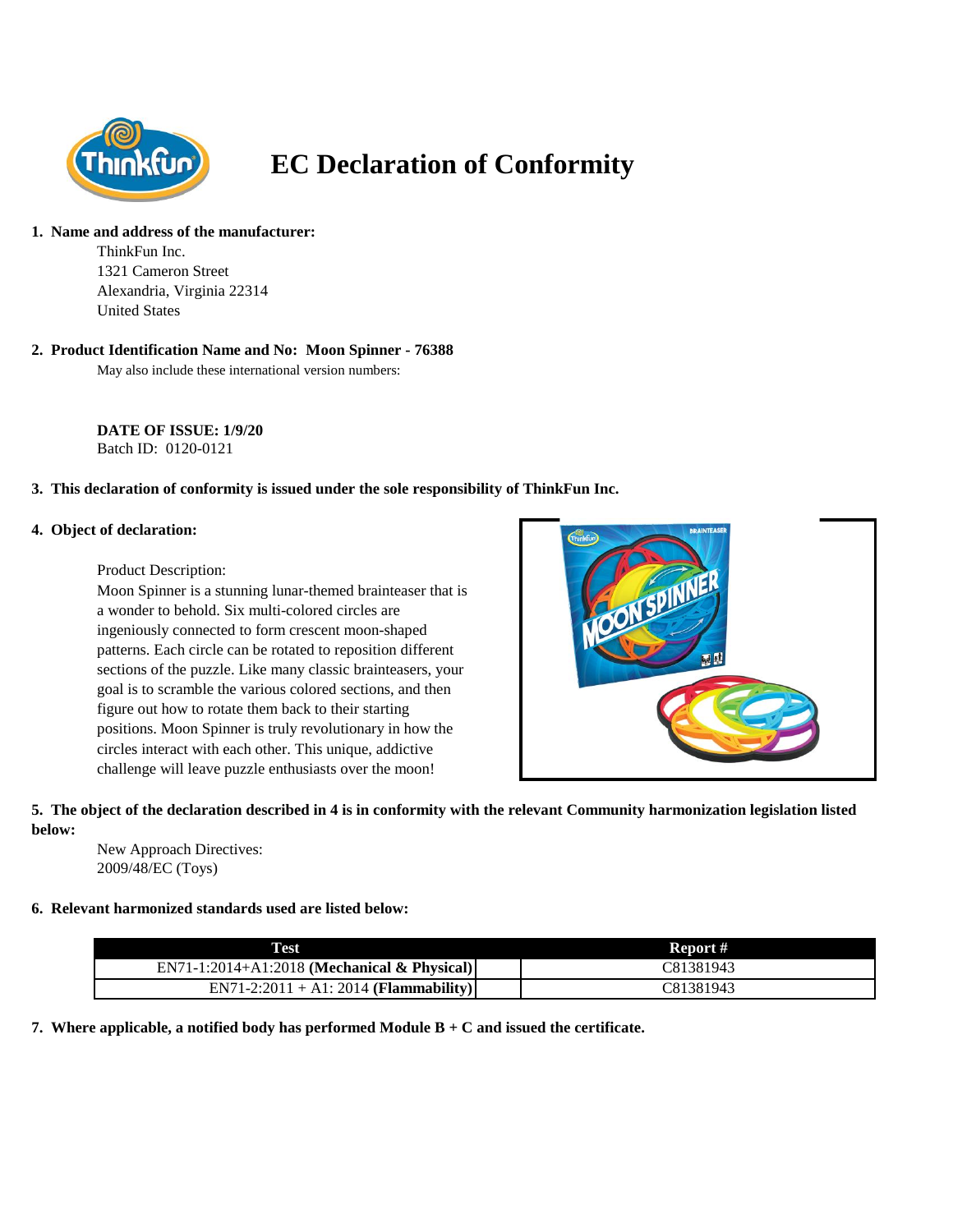## **8. Additional Information:**

The object of declaration is also in conformity with the following standards/regulations:

| <b>Test</b>                                             | Report#   |
|---------------------------------------------------------|-----------|
| REACH Annex XVII (Cadmium)                              | C81381943 |
| <b>REACH Annex XVII (Phthalates)</b>                    | C81381943 |
| <b>REACH Annex XVII (Azo Dyes)</b>                      | C81381943 |
| 94/62/EC (Heavy Metals Requirements on Packaging        |           |
| and Packaging Waste)                                    | C81381943 |
| <b>EMC</b>                                              | C81381943 |
| 2006/66/EC (Heavy Metals in Batteries)                  | C81381943 |
| <b>RoHS</b>                                             | C81381943 |
| Determination Of Polycyclic Aromatic Hydrocarbon [Point |           |
| 50 Of The Annex XVII Of The Regulation (EC) No.         |           |
| 1907/2006 (REACH) With Further Amendment                | C81381943 |
| Determination Of Pentachlorophenol [Point 22 Of The     |           |
| Annex XVII Of The Regulation (EC) No. 1907/2006         |           |
| (REACH) With Further Amendment]                         | C81381943 |
|                                                         |           |
| Determination Of Pentachlorophenol[German Ordinance on  |           |
| Prohibition of Chemical (ChemVerbotsV) Attachment 15]   | C81381943 |
| Determination Of Benzene Content [Point 5 Of The Annex  |           |
| XVII Of The Regulation (EC) No. 1907/2006 (REACH)       |           |
| And Further Amendment]                                  | C81381943 |
| Determination Of HBCDD As Per Client's Specification.   | C81381943 |
| Specification [(EU) No. 757/2010 And (EU) No.2016/293   |           |
| Amending Regulation (EC) No 850/2004 On Persistent      |           |
| Organic Pollutants]                                     | C81381943 |
| [Bedarfsgegenständeverordnung Annex 1 (to § 3)]         |           |
| Substances which may not be used in the manufacture or  |           |
| treatment of certain consumer goods]                    | C81381943 |
| Determination Of Flame Retardant Content [Point         |           |
| 4,7,8,44,45 Of The Annex XVII Of The Regulation (EC)    |           |
| No. 1907/2006 (REACH) With Further Amendment]           | C81381943 |
| Flame                                                   |           |
| Retardant (PBBs & PBDES) As Per Client's Specification  |           |
| w/ Reference to Chem. Verbots V                         |           |
| Regulation.                                             | C81381943 |
|                                                         |           |
| Aniline referring to Regulation (EC) 1907/2006 (limit   |           |
| of 30mg/kg)                                             | C81381943 |
| Content of lead according to Regulation (EC) 1907/2006  |           |
| Annex XVII                                              | C81381943 |
|                                                         |           |
| Textiles - Color fastness to perspiration and optical   |           |
| brightners according to EN ISO 105-E04                  | C81381943 |
| Textiles - color fastness to rubbing according to EN    |           |
| ISO 105-X12                                             | C81381943 |